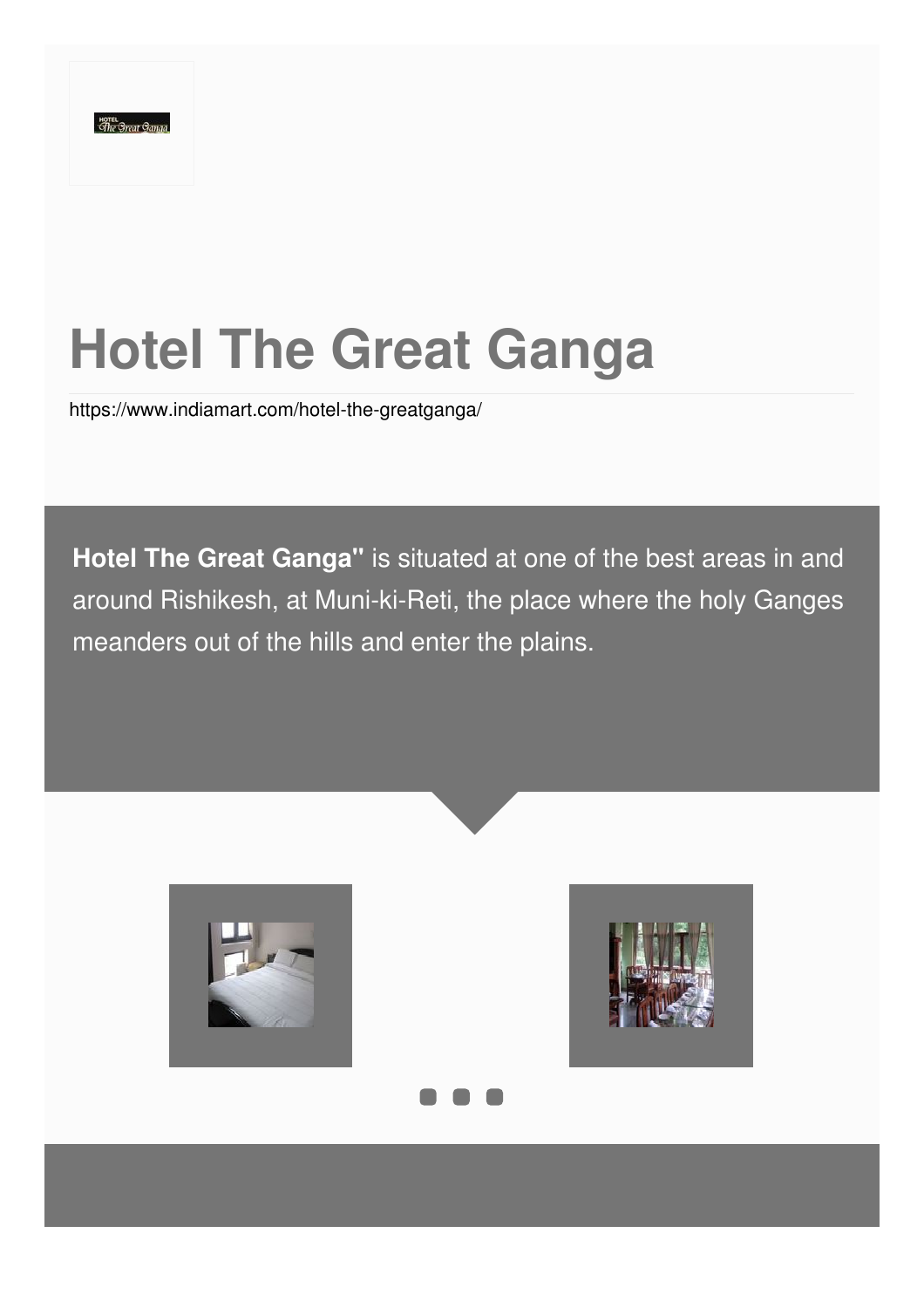### About Us

**Hotel The Great Ganga"** is situated at one of the best areas in and around Rishikesh, at Muni-ki-Reti, the place where the holy Ganges meanders out of the hills and enter the plains. The Hotel is designed in such a manner that one can enjoy the enchanting panoramic view of the Holy Ganges, surrounded by the lush Green serene hills from each room. It takes just 5 minutes casual walk to reach the banks of Holy Ganges from the Hotel.

**Hotel the Great Ganga** is a unit of **Uttarakhand Construction Co. (P) Ltd,** Rishikesh, Uttaranchal incorporated in the year 1983 dated 02-08-1983, **Uttarakhand Construction Co.(P) Ltd** is a renowned name in the field of civil construction works and basically involved in construction of bridges, roads and buildings in Uttaranchal & Himachal region. The company is efficiently run by **Sh. Bachan Pokhariyal**, Managing Director with a team of young, enthusiastic & dedicated professionals.

**Sh. Bachan Pokhariyal** has strong influential industrial contacts with well known corporate of India. . He has, over the years, built a close rapport with industrialists and businessmen in various sectors, and headed many social & industrial organisations all over the country. **The Hotel is professionally managed, in accordance with the latest concepts and...**

> **For more information, please visit <https://www.indiamart.com/hotel-the-greatganga/aboutus.html>**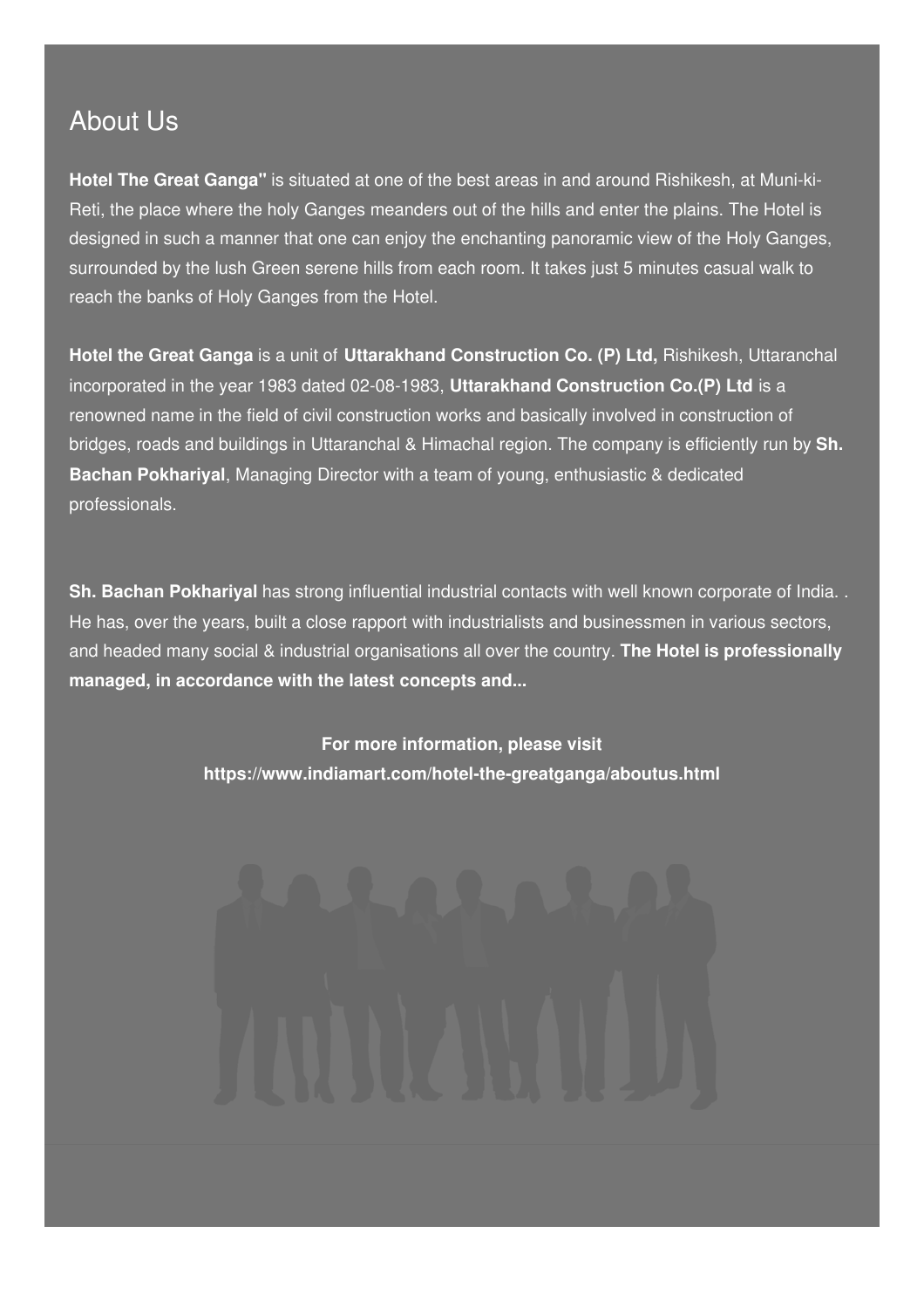### **ROOMS**



Deluxe Room



**Standard Room** 



Standard Twin Room



Non Ac Room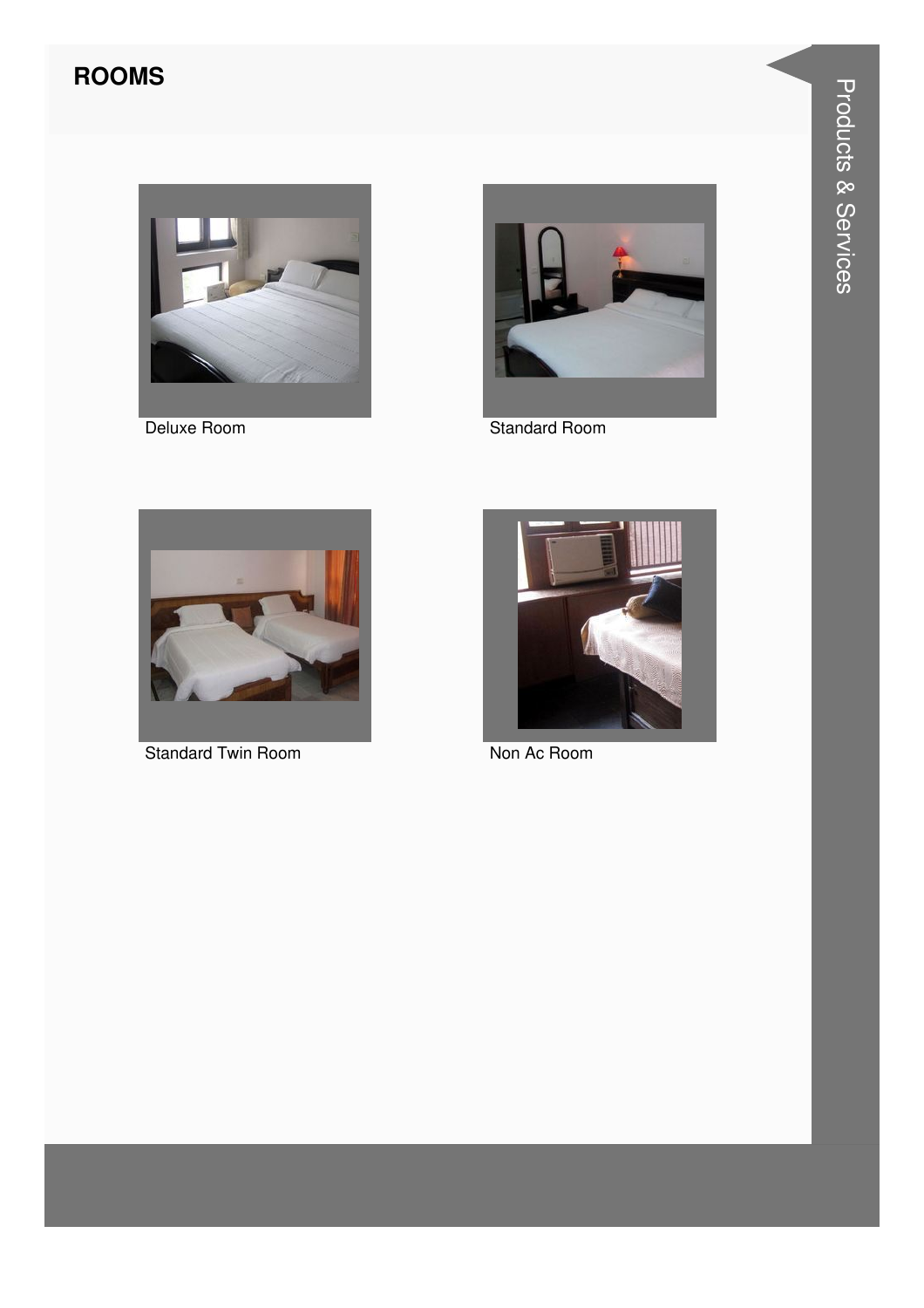#### **OTHER SERVICES**



**Restaurant Service** 



24hrs. Room service



**Laundry Service** 



Reserved Parking space Service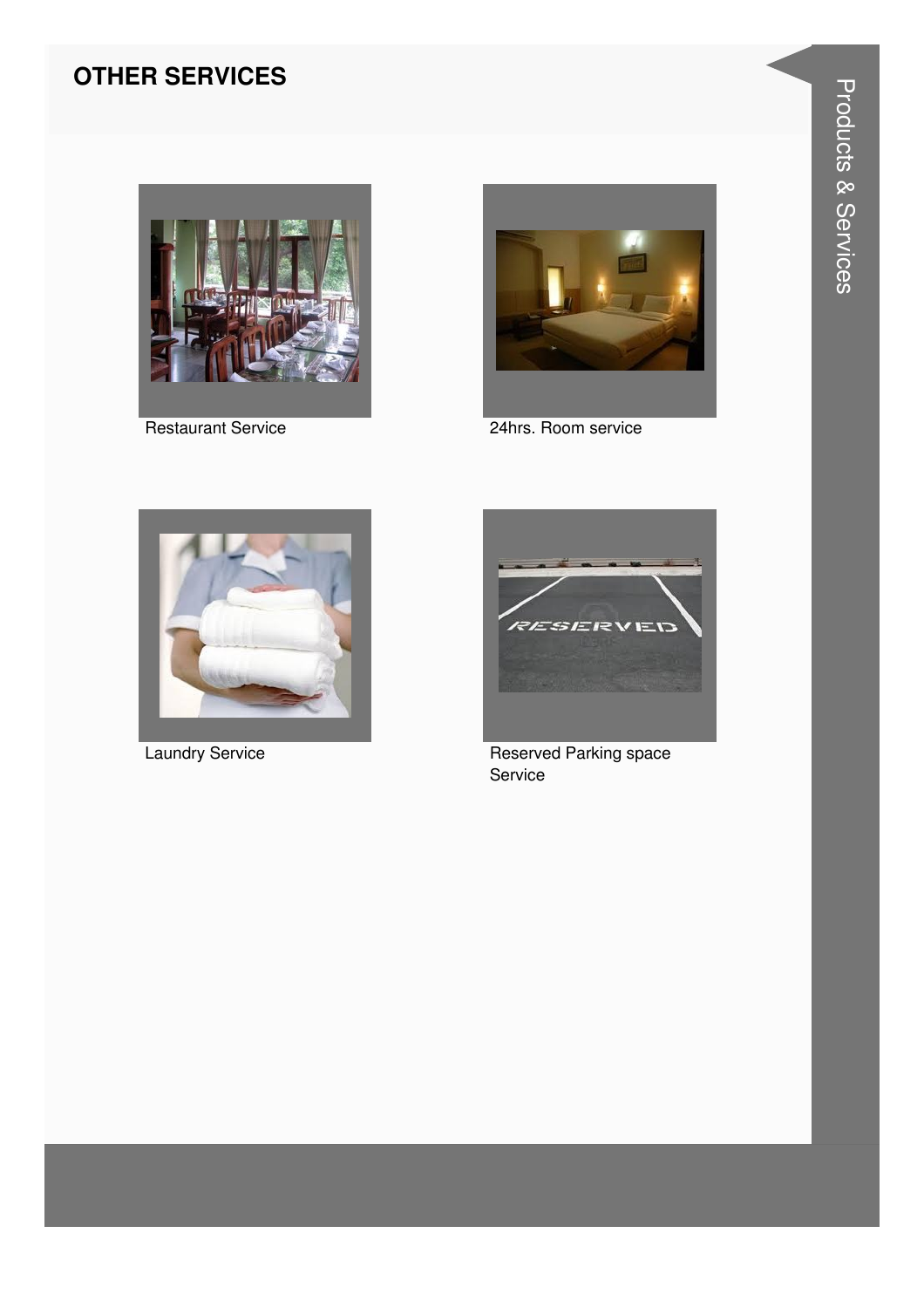## Factsheet

Year of Establishment : 1983

Nature of Business **in American Service Provider** : Service Provider